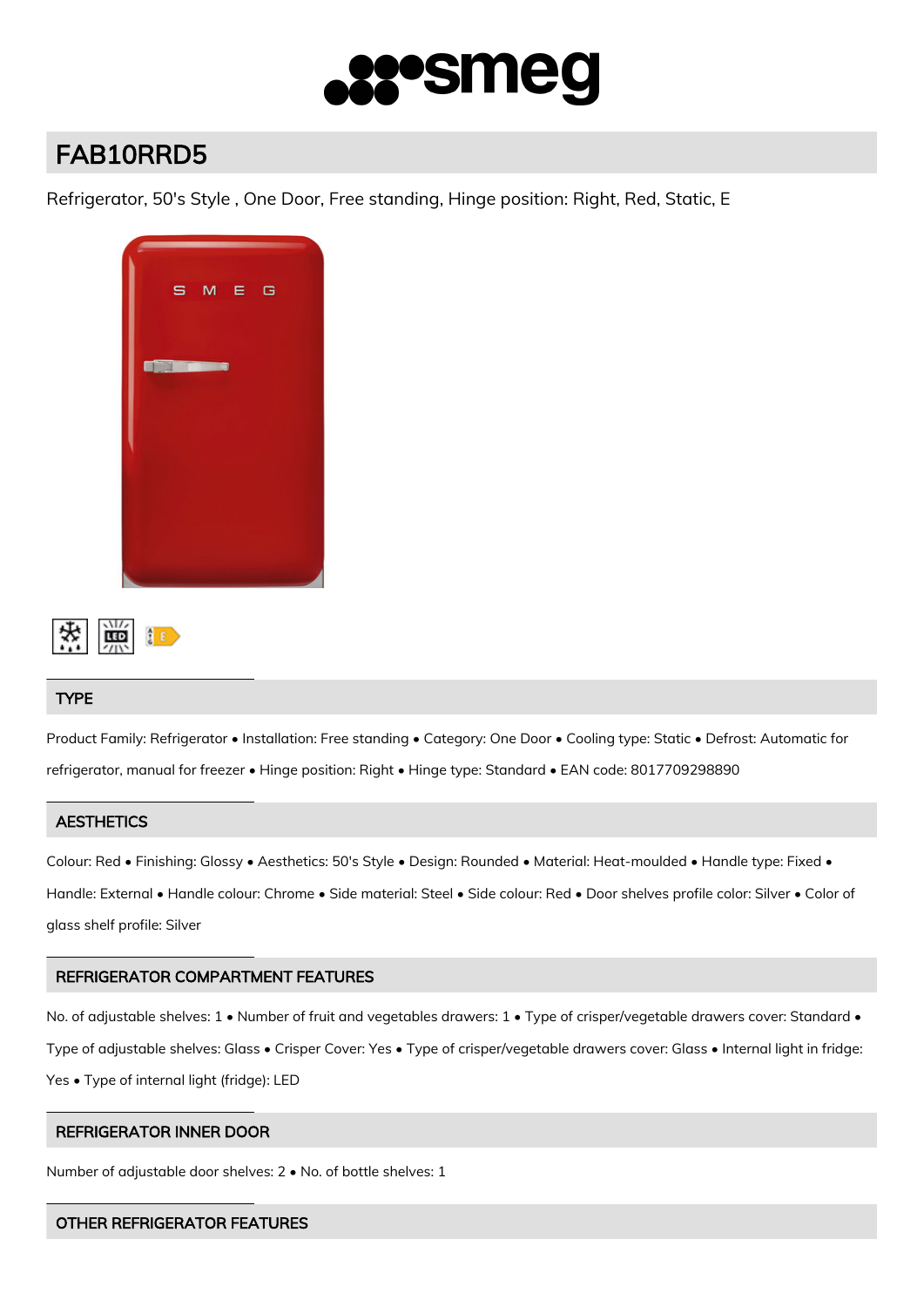#### FREEZER COMPARTMENT FEATURES

Internal freezer compartment: Yes

#### OTHER TECHNICAL FEATURES

Type of temperature control: Electro-mechanical • No. of compressors: 1 • Type of compressor: Standard

#### TECHNICAL FEATURES

#### PERFORMANCE / ENERGY LABEL NEW 2019

Annual energy consumption: 142 kWh/a • Energy efficiency class: E • Total net volume: 122 l • Sum of the volumes of the frozen compartment(s): 17 l • Sum of the volumes of the chill compartment(s) and the unfrozen compartment(s): 105 l • Airborne acoustical noise emission class: C • Temperature Rise Time: 9 h • 4 star - Freezing capacity: 2.6 Kg/24h • Climate class: SN, N, ST, T • EEI: 98 % • Airborne acoustical noise emissions: 37 dB(A) re 1pW

# ELECTRICAL CONNECTION

Voltage (V): 220-240 V • Frequency (Hz): 50 Hz • Power supply cable length: 170 cm

#### OPTIONAL ACCESSORIES

#### ALSO AVAILABLE

#### LOGISTIC INFORMATION

Dimensions: 970x545x659 mm • Width: 545 mm • Product width with maximum doors opening: 842 mm • Height: 970 mm • Depth without handle: 659 mm • Product depth with handle: 701 mm • Product depth with doors open at 90°: 1085 mm • Gross weight (kg): 50.000 kg • Net weight (kg): 41.000 kg